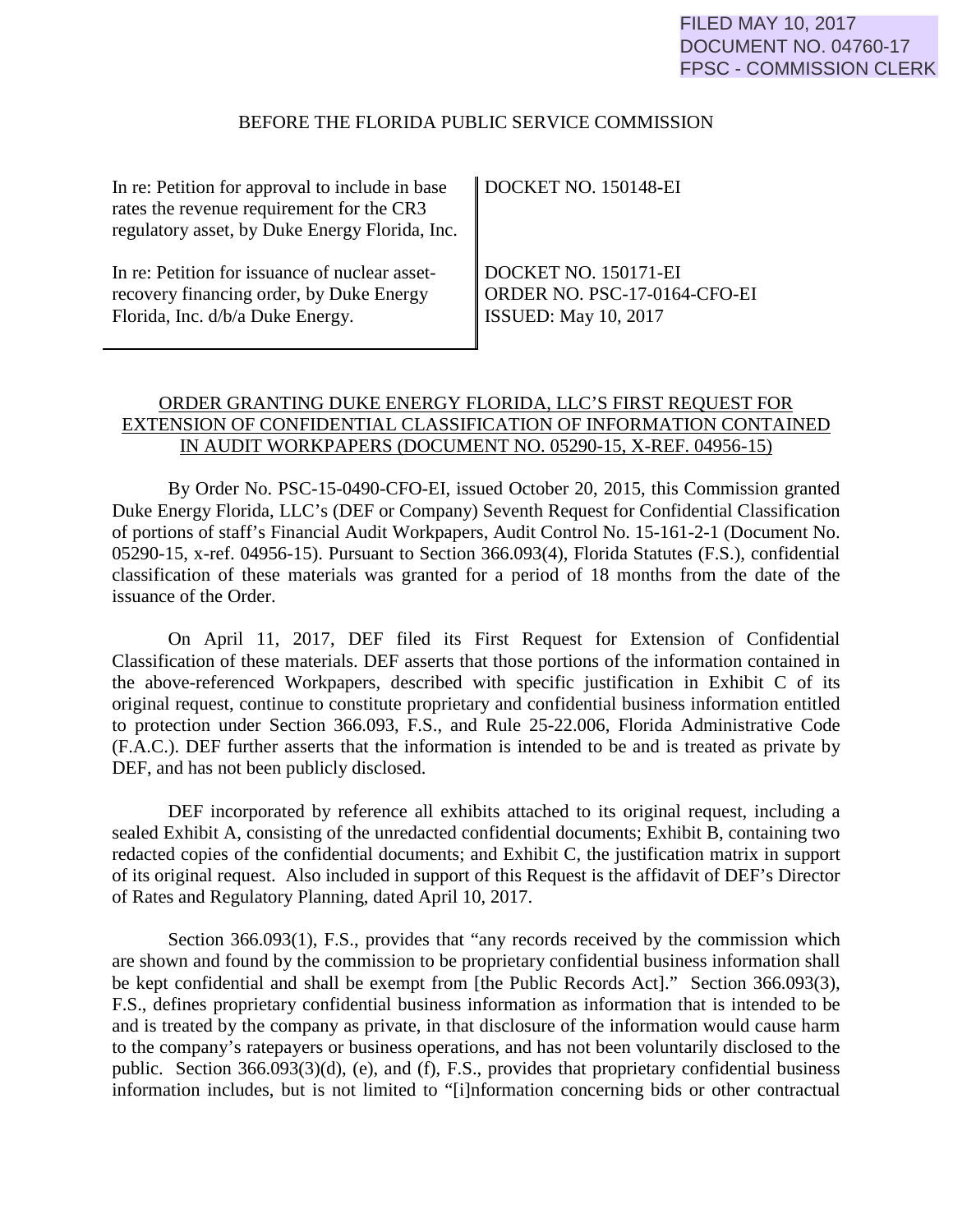## ORDER NO. PSC-17-0164-CFO-EI DOCKET NOS. 150148-EI, 150171-EI PAGE 2

data, the disclosure of which would impair the efforts of the public utility or its affiliate to contract for goods or services on favorable terms," "[i]nformation relating to competitive interests, the disclosure of which would impair the competitive business of the provider of the information," and "[e]mployee personnel information unrelated to compensation, duties, qualifications, or responsibilities."

DEF contends that the materials at issue include sensitive business information which the Company does not disclose to the public, such as contractual, financial, vendor and employee information, the disclosure of which would harm the Company's competitive business interests and in many cases would violate contractual confidentiality clauses. DEF further contends that public disclosure would also violate DEF's employees' and contractors' individual right to privacy. The Company continues to treat these materials as confidential and has taken all necessary steps to protect it from public disclosure.

Upon review, it appears that the above-referenced information satisfies the criteria set forth in Section 366.093(3), F.S., for continued classification as proprietary confidential business information. The information constitutes "[i]nformation concerning bids or other contractual data, the disclosure of which would impair the efforts of the public utility or its affiliate to contract for goods or services on favorable terms," "[i]nformation relating to competitive interests, the disclosure of which would impair the competitive business of the provider of the information," and "[e]mployee personnel information unrelated to compensation, duties, qualifications, or responsibilities." Thus, this information is granted confidential classification.

Pursuant to Section 366.093(4), F.S., the information for which confidential classification is granted herein shall remain protected from disclosure for a period of 18 months from the date of issuance of this Order. At the conclusion of the 18-month period, the confidential information will no longer be exempt from Section 119.07(1), F.S., unless DEF or another affected person shows, and the Commission finds, that the records continue to contain proprietary confidential business information.

Based on the foregoing, it is

ORDERED by Commissioner Ronald A. Brisé, as Prehearing Officer, that Duke Energy Florida, LLC's First Request for Extension of Confidential Classification of Document No. 05290-15 (x-ref. 04956-15) is granted. It is further

ORDERED that the information contained in Document No. 05290-15 (x-ref. 04956-15) for which confidential classification has been granted shall remain protected from disclosure for a period of 18 months from the date of issuance of this Order. It is further

ORDERED that this Order shall be the only notification by the Commission to the parties of the date of declassification of the materials discussed herein.